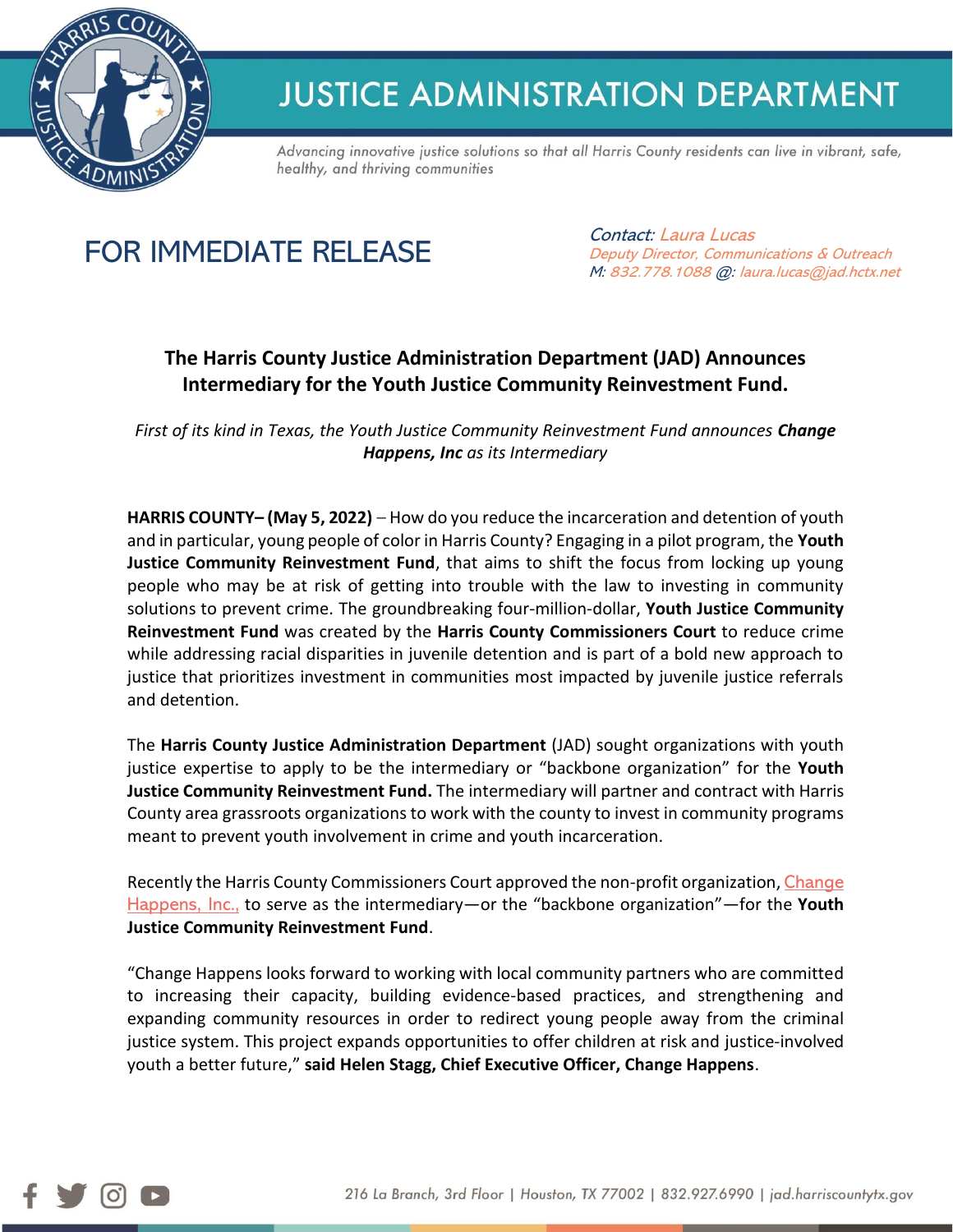A community reinvestment fund is a "teach a man to fish" model in which a backbone/intermediary nonprofit organization— with extensive experience in best practices will award grants to grassroots direct service providers, and actively partner with them to strengthen their organizational capacity, improve the delivery of their services, and monitor whether their services are effectively assisting youth in the long term.

"We are looking forward to having Change Happens, Inc. as the intermediary for the Youth Justice Community Reinvestment Fund. They are committed to evidence-based practices that help redirect young people away from the juvenile justice system. Addressing the root causes associated with juvenile justice involvement is necessary to ensure that the young people in our communities grow into productive young adults, free from system involvement," **said Henry Gonzales, Executive Director of the Harris County Juvenile Probation Department (JPD)**. "When possible, young people should remain in their community, maintain a connection with their family, and be supported by local, community-based services. To achieve this goal, those services need to be available to all community members regardless of geography. For that to happen, true community-based providers must have the necessary resources to accomplish that goal. Change Happens, Inc. and the Youth Justice Community Reinvestment Fund can help make this happen."

This project has been a partnership between the community and Harris County since its inception last year. The intermediary will commence work to identify services needed in communities most impacted by juvenile justice. JAD and JPD will create an advisory board to work with the intermediary and Harris County to provide input on matters important to young people involved in the juvenile justice system. The intermediary will begin to solicit proposals from local grassroots service providers to provide direct services in the upcoming months.

"The Youth Justice Community Reinvestment Fund exemplifies the kind of public safety investment we need in Harris County—and across the country. For too long we've unjustly criminalized and incarcerated our young people, especially children of color, and we're no safer for it. Instead of connecting at-risk kids to the prison pipeline, this Fund will connect them to the community-based resources and services they need to overcome obstacles and succeed. Investing in our youth makes our communities stronger— the Justice Administration Department, Juvenile Probation, Change Happens!, and all the community members involved in creating this Fund are helping to chart a new path that leads to safety, justice, and opportunity, " **said Commissioner Rodney Ellis.**

**Commissioner Adrian Garcia added, "**Dealing with violent crime by deploying additional law enforcement as this Commissioners Court has repeatedly done is part of what needs to be done, but we should remain committed to finding ways to do what can be done to prevent crimes from ever happening. The Youth Justice Community Reinvestment Fund will work to deter kids from a life of crime before it starts. I am proud to support this important investment in our young people."